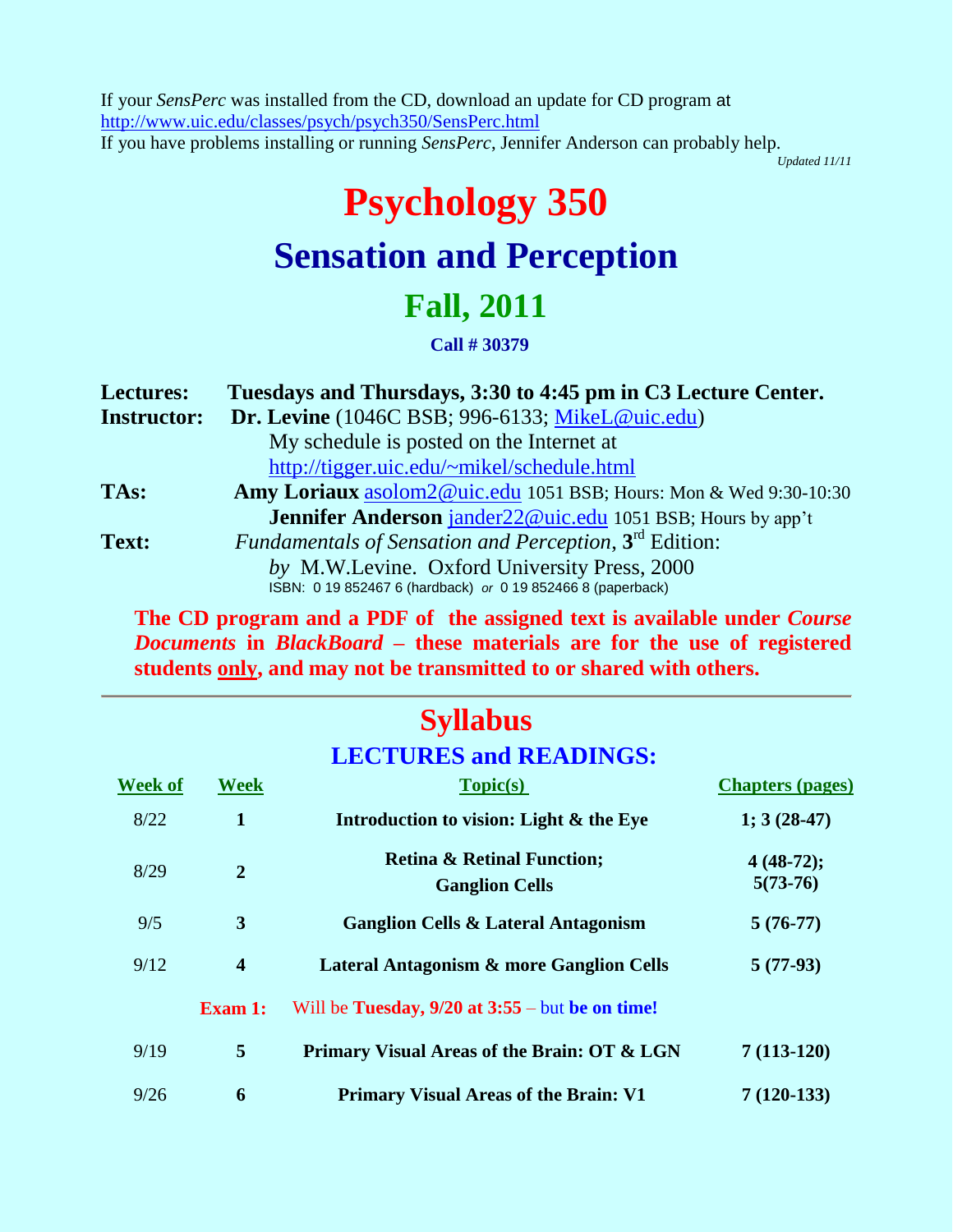| 10/3                 | $\overline{7}$       | <b>Architecture of Vision in the Cerebrum</b>  | 8 (134-154)             |
|----------------------|----------------------|------------------------------------------------|-------------------------|
| 10/10                | 8                    | <b>Spatial Frequencies</b>                     | $9(155-160)$            |
|                      |                      | Will be Tuesday, 10/18 at 3:55                 |                         |
|                      | <b>Exam 2:</b>       | Only includes material covered since exam 1.   |                         |
| 10/17                | 9                    | <b>Spatial frequencies;</b>                    | $9(160-183);$           |
|                      |                      | <b>Form and Pattern Perception</b>             | 10 (184-203)            |
| 10/24                | 10                   | <b>Form and Pattern Perception</b>             | $10(203-222)$           |
|                      |                      | <b>Depth Perception;</b>                       | $11(223-246);$          |
| 10/31                | 11                   | <b>Perceptual Constancies &amp; Illusions;</b> | 12 (247; 257-278);      |
|                      |                      | <b>Color Vision</b>                            | 14 (297-305)            |
| 11/7                 | 12                   | <b>Color Perception;</b>                       | 14 305-331);            |
|                      |                      | <b>Sound and the Auditory System</b>           | 15 (332-349)            |
| 11/14                | 13                   | <b>Frequency Coding of Sound;</b>              | 16 (350-373);           |
|                      |                      | <b>Speech Perception</b>                       | 18 (397-405)            |
| 11/21                | 14                   | <b>Speech Perception;</b>                      | 18 (405-423);           |
| no class<br>Thursday |                      | <b>Psychophysics</b>                           | $2(5-12)$               |
| 11/28                | 15                   | <b>Psychophysics</b>                           | $2(12-27)$              |
| 12/5                 | <b>Final</b><br>exam | Friday, December 9th 1:00-3:00 in LC C3        | (This is now official.) |

There will be two in-class exams and one final exam. Exams will have both a multiple-choice and an essay component. Make-up exams (with a good excuse) will include four additional questions that can only count against your grade; make-ups *must* be taken by the next scheduled class time following the exam. There also will be several (at least six) pop quizzes given in class. The quizzes will be worth one point each, but only your best five will count toward your grade. There will be no make-ups for the pop quizzes.

The weighting for grading will be: Final =  $42\%$ ; pop quizzes =  $2\%$  each (up to 10%), exams =  $24\%$ each. Approximately  $\frac{2}{3}$  of the questions on the final will be about material covered after the  $2^{nd}$ exam; the other third will review material covered by the exams. *Details of how grades will be assigned are under Course Information in* BLACKBOARD*.*

#### NO EXTRA CREDIT WORK WILL BE ACCEPTED.

**Study guides:** Study guides are divided into the three main sections of the course. They are listed as the guide for  $Exam_1$ ,  $Exam_2$ , and  $Final exam$ . Study guides will be made available in BLACKBOARD (under Course Documents) before the quizzes.